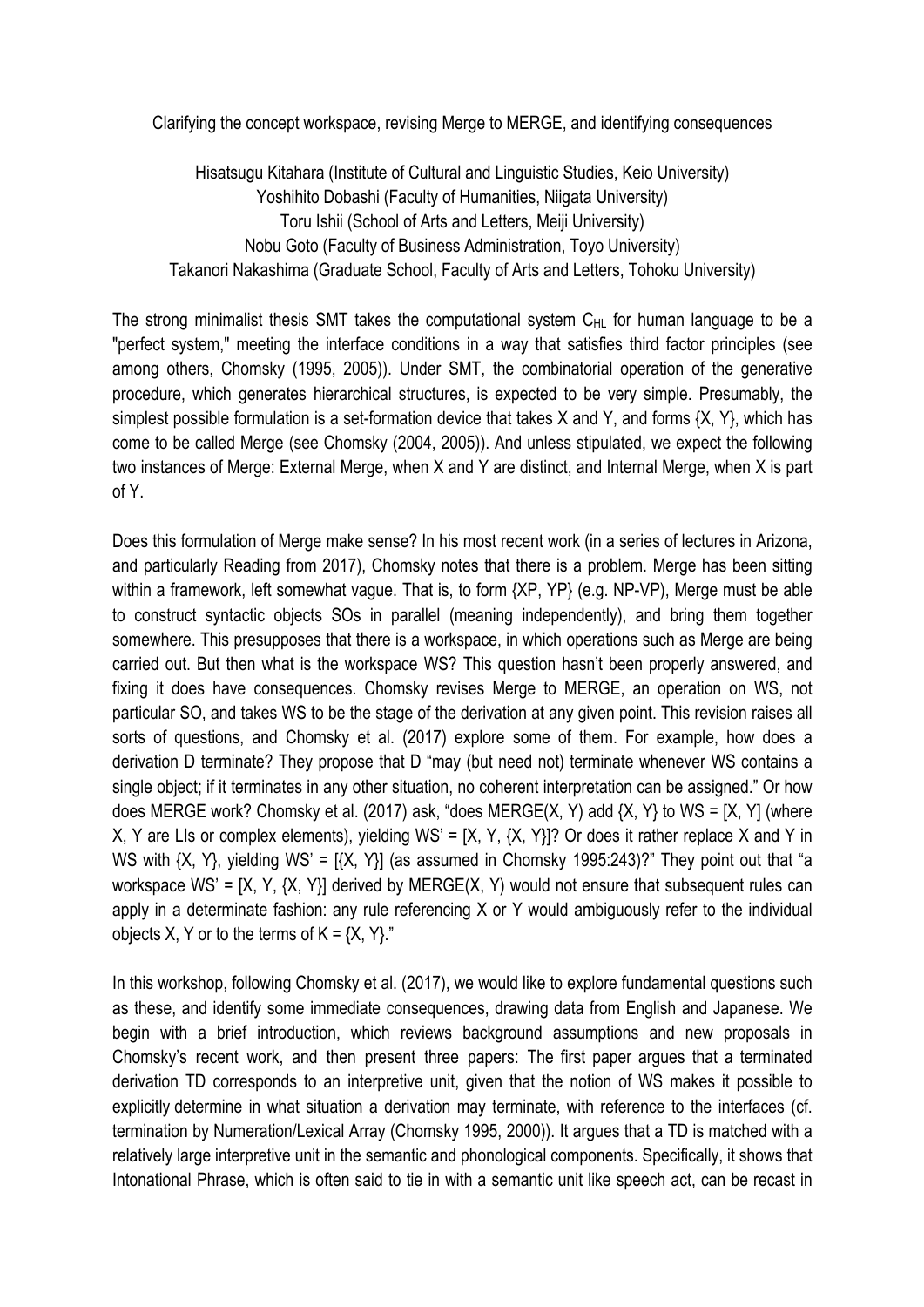terms of TD, without recourse to the direct phonology-semantics interactions. The second paper explores consequences of MERGE and Determinacy. Chomsky et al. (2017) propose seven desiderata that the computational operations of I-language including MERGE are subject to. One of the desiderata is Determinacy, which bans an ambiguity of rule application. If structural description for a rule holds for WS where there are more than one accessible copies, its structural change is not unique. This paper argues that such an ambiguous application of a rule violates Determinacy. It is shown that Determinacy provides us with a unified account of various phenomena like the subject condition, the *that*-t effects, the ban against vacuous topicalization, the freezing effects with topics, and improper movement. Finally, the third paper discusses how adjuncts can be analyzed within the framework outlined by Chomsky et al. (2017). It proposes that removal of SOs from WS may (but need not) take place when MERGE maps WS to WS', but it follows that removal of adjuncts takes place when Transfer applies upon the completion of each phase. Given this proposal, Determinacy prohibits any rule-application to those SOs remaining in WS; hence, the adjuncts, being multiple copies, constitute opaque (syntactically inapplicable) domain for rules, thereby explaining the adjunct condition effects, the argument/adjunct reconstruction asymmetries, and the backward anaphora constraint.

The workshop aims at gathering and discussing various issues related to these three papers, along with other issues discussed in Chomsky et al. (2017), hoping to gain new insights on the nature of  $C_{HL}$ , in particular, how MERGE operates on WS. It also includes the introduction (serving as a mini tutorial) on recent development in minimalist syntax, which makes this workshop accessible to students and researchers from all levels.

## Selected References

Chomsky, Noam. 1995. *The Minimalist Program.* Cambridge, MA: MIT Press.

- Chomsky, Noam. 2000. Minimalist inquiries: The framework. In *Step by Step,* ed. by R. Martin, D. Michaels and J. Uriagereka, 89-155*.* Cambridge MA: MIT Press.
- Chomsky, Noam. 2004. Beyond explanatory adequacy. In *Structures and beyond: The cartography of syntactic structures,* Vol. 3, ed. by Adriana Belletti, 104-131, Oxford University Press, Oxford.

Chomsky, Noam. 2005. Three factors in language design, *Linguistic Inquiry* 36, 1-22.

Chosmky, Noam, Ángel J. Gallego, and Dennis Ott. 2017. Generative grammar and the faculty of language: Insights, questions, and challenges. Unpublished manuscript. lingbuzz/003507.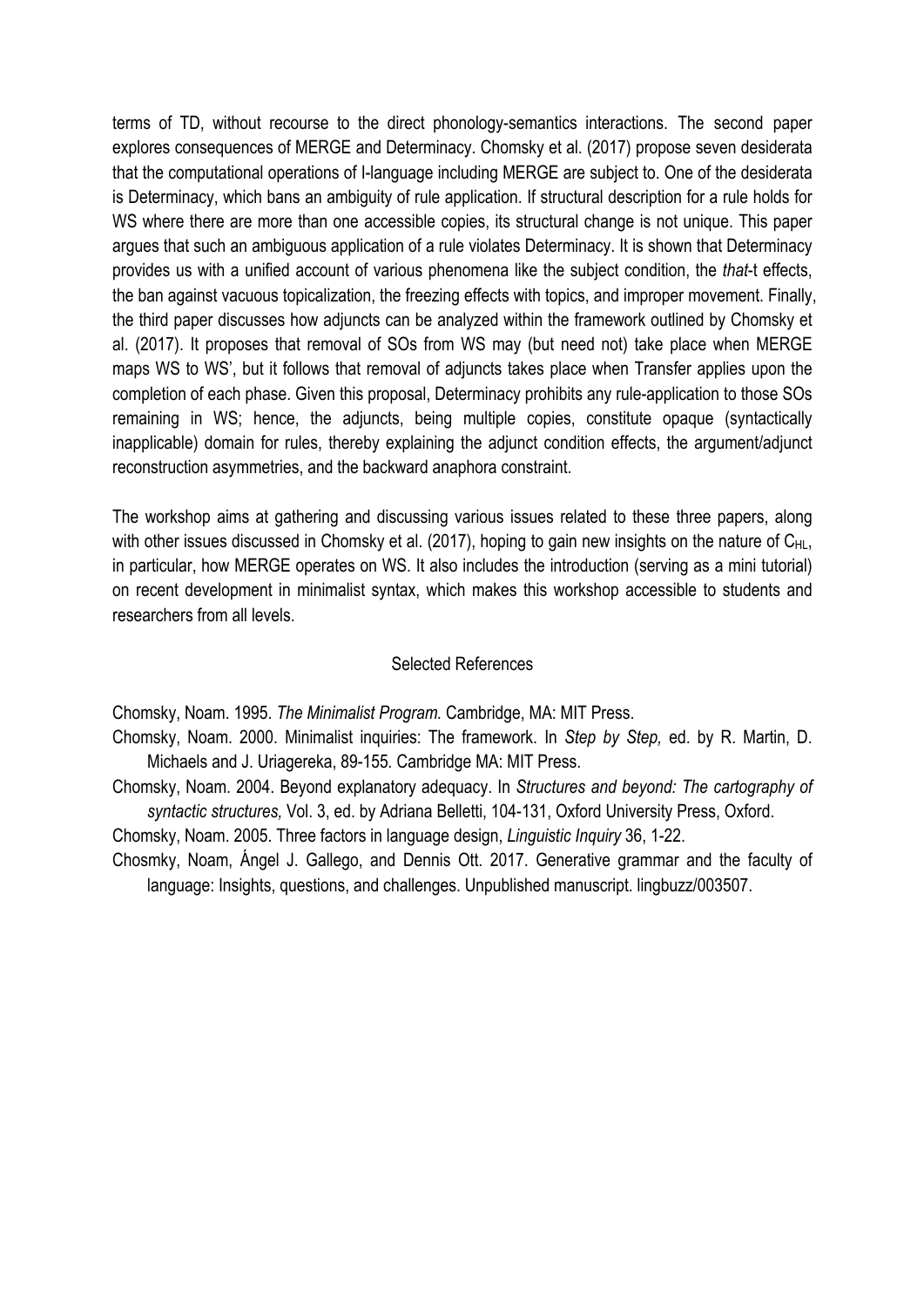# Workshop: Using treebanks for linguistic research

## Organizer and speakers:

Yusuke Kubota (University of Tsukuba), organizer Misato Ido (NINJAL) Ayaka Suzuki (NINJAL) Nobuyoshi Miyoshi (University of Tsukuba)

## Workshop description:

Although corpus-based study has become fairly common in descriptive grammar research (Miyake 2017), in theoretical research based on linguistic theories such as generative grammar, the use of corpora is still at an early exploratory stage. In particular, many important issues such as the methodology for using real attested data in (theoretical) linguistic research and practical issues that working researchers should be aware of when dealing with attested data have not been discussed adequately. (See Meurers (2005) for a seminal work that discusses various issues in this domain.) One reason for this somewhat unfortunate situation is that corpora representing detailed grammatical information are not easily available (Ogawa et al. 2016). In theoretical syntax and semantics, the main objects of research are the structures of sentences and the meanings of words and sentences for which structural information is essential. For this reason, it is difficult to utilize a corpus for full-scale research unless one can search for examples based on such detailed grammatical information in the corpus.

In view of the above situation, a new type of corpus called the NINJAL Parsed Corpus of Modern Japanese (NPCMJ) is currently being developed at the National Institute of Japanese Language and Linguistics. The NPCMJ corpus is a treebank (i.e. a syntactically annotated corpus) primarily designed as a resource for linguistic research. It contains fine-grained syntactic information indispensable for serious linguistic research in the above-mentioned sense. It is expected that this new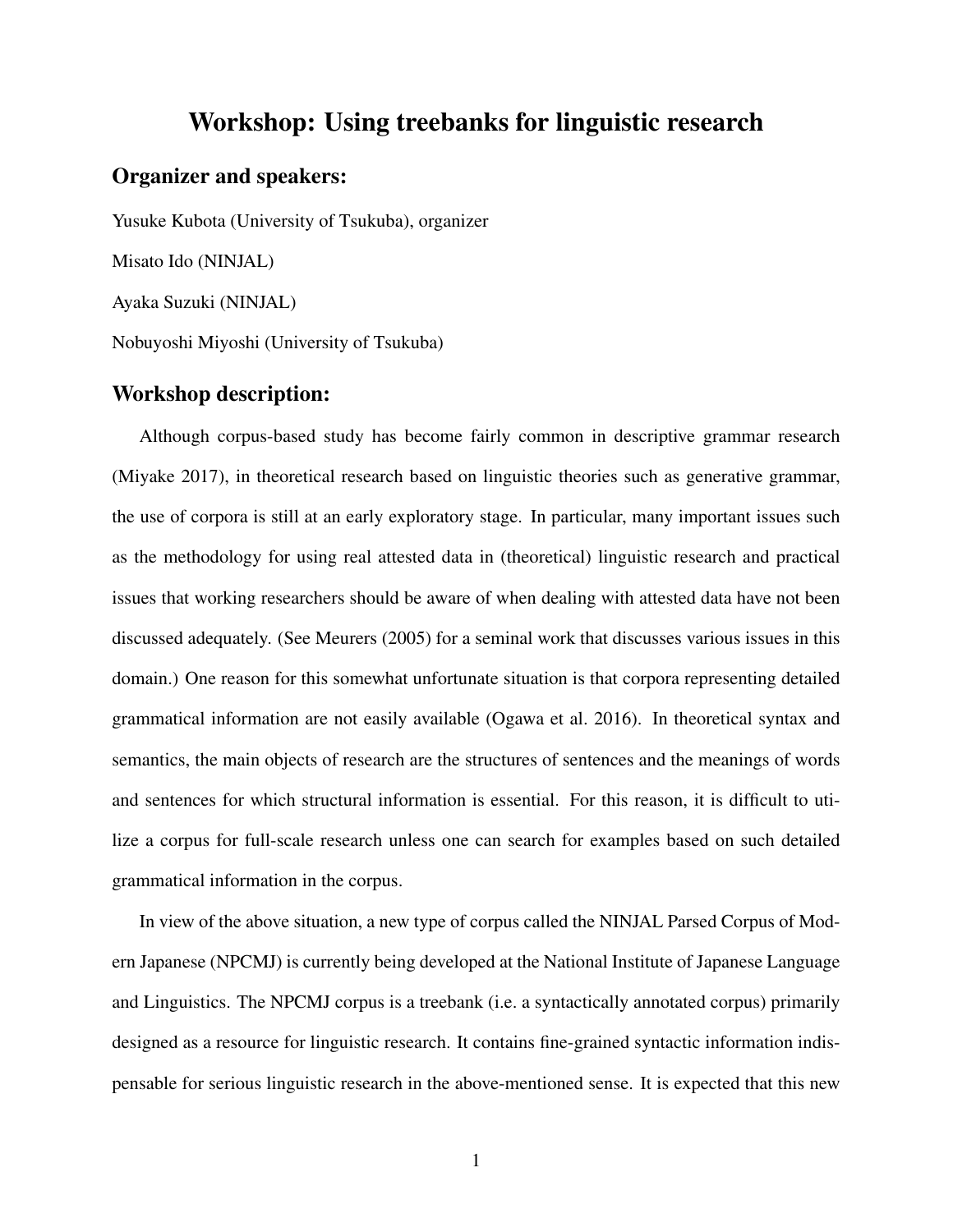corpus will facilitate a new type of linguistic research and will ultimately bring theoretical linguistics research into a new stage as a true empirical science. This workshop introduces three case studies of linguistic research using the NPCMJ corpus, which, though preliminary, already corroborate this expectation. In theoretical linguistics research, the method of collecting data based solely on introspection of a small number of native speakers has been predominant. However, as discussed in detail in the three papers presented in this workshop, this traditional approach can be fruitfully complemented in various ways with a more data-oriented type of approach based on large scale attested data. The goal of the present workshop is to consider the possibilities and challenges of linguistics as a true empirical science through introducing concrete linguistic case studies using the NPCMJ corpus.

#### Abstracts of papers:

Paper 1: Misato Ido (NINJAL) 'Licensing of adverbial NPIs beyond clause boundaries'

As a case study using the NPCMJ corpus, this presentation examines a phenomenon in which adverbial negative polarity items (NPIs) in Japanese are licensed by negation beyond clause boundaries. In particular, I aim to show in this case study that using corpus data contributes not only to descriptive linguistics but also to theoretical linguistics. It is known that Japanese NPIs must normally appear in the same clause as negation unlike English NPIs such as *any*. However, Kudo (2000) and Matsui (2003), among others, pointed out that adverbial NPIs can be licensed beyond clause boundaries in copular sentences with predicative nominals. This presentation demonstrates that the rich syntactic annotation of NPCMJ makes it possible to extract attested data from the corpus verifying the phenomenon pointed out by Matsui. Furthermore, a qualitative analysis of the search results allows us to identify another group of adverbs that are similar to NPIs, which, together with NPI adverbs, point to a hitherto unnoticed generalization. Specifically, we identify three types of adverbs from the search results from the corpus: *mettani*-type ('rarely') NPI adverbs; *sonnani*-type ('so much') NPI adverbs; and *syottyuu*-type ('quite often') non-NPI adverbs. I will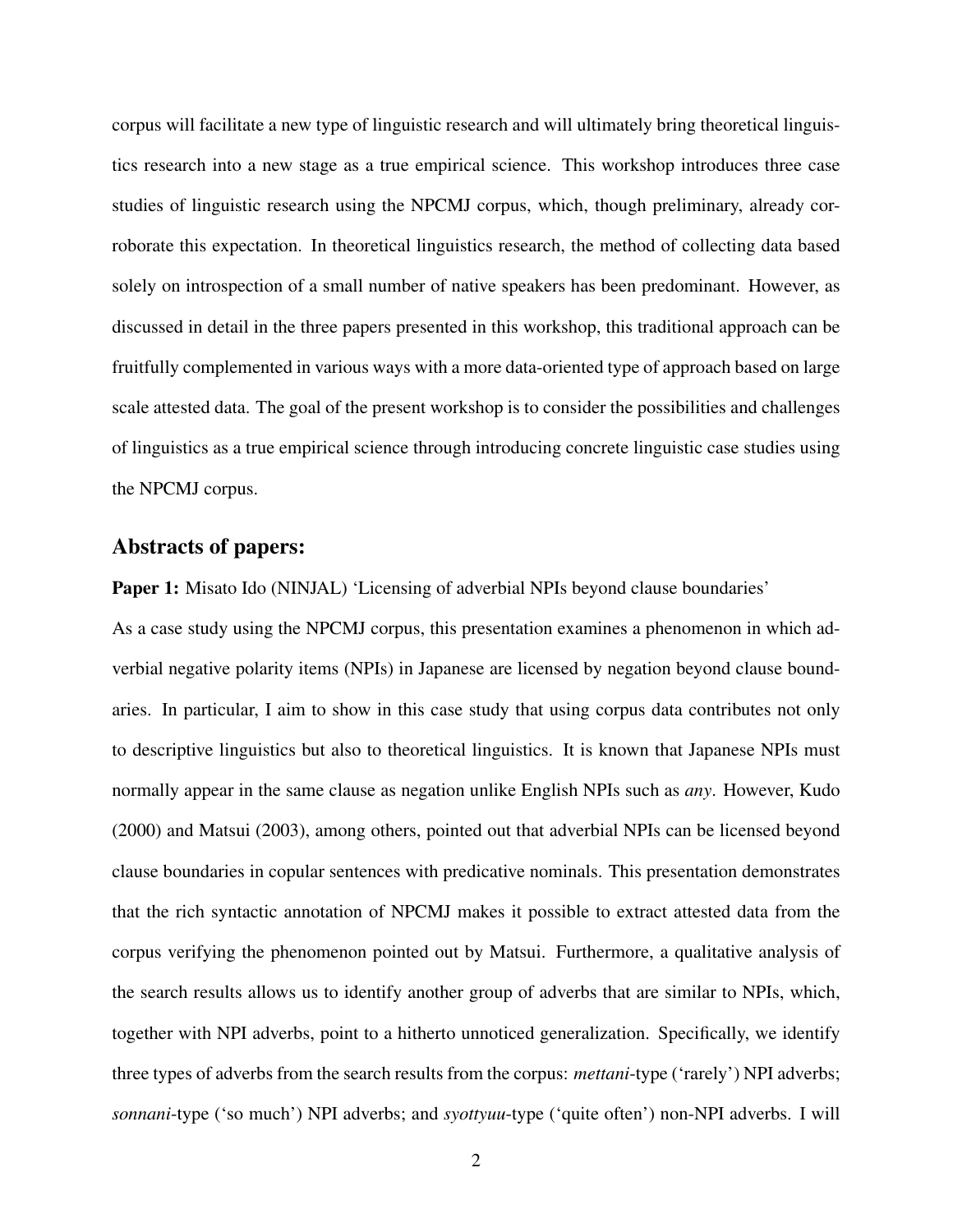show that these three types of adverbs have different types of meaning and distribution respectively. These syntactic and semantic features bring up a new research question pertaining to the syntax-semantics interface: despite showing different meanings and distributions, why do these three groups of adverbs occur commonly in noun modifier clauses for predicative nominals?

Paper 2: Ayaka Suzuki (NINJAL) 'Temporal interpretations and tense forms of the *toki*-clause' In this presentation, I argue that observations obtained from the NPCMJ corpus contribute to the investigation of the interpretive mechanism of the Japanese *toki*-clause. Specifically, an analysis using a parsed-corpus enables us to reexamine the assumptions that have been presupposed in previous studies, and to discover an analytical viewpoint that has been overlooked. Previous studies on the *toki*-clause have focused on the combinations of tense forms in the subordinate clause (SC) and the matrix clause (MC) (Mihara and Hamada 1996; Funahashi 2006; Oshima 2011), and hypothesized that if SC and MC have different tense forms, the tense in SC is interpreted relative to MC, and if they have the same tense form, the tense in SC is interpreted relative to the speech time. However, the patterns reflected in the attested data obtained from the NPCMJ corpus lead to a reexamination of this hypothesis. The key factor that affects the interpretation is whether the SC tense is the *ru*-form (i.e. the non-past form) or the *ta*-form (i.e. the past form) rather than whether the MC and SC tense forms are the same or different. Moreover, we can find counterexamples for previous studies' hypothesis when SC has the *ru*-form. In order to give an explanation to these observations, we have to take the difference between the *ru*-form and the *ta*-form into consideration and assume that the fundamental meaning of the morpheme *toki* is to encode the notion of 'simultaneity'. I show that 'simultaneity' of *toki* restricts the possible interpretation. The proposed analysis derives the descriptive generalization about the possible combinations of tense forms noted in the previous literature as a side effect of this fundamental meaning of the morpheme *toki*, similar in spirit to the account of Kaufmann and Miyachi (2011).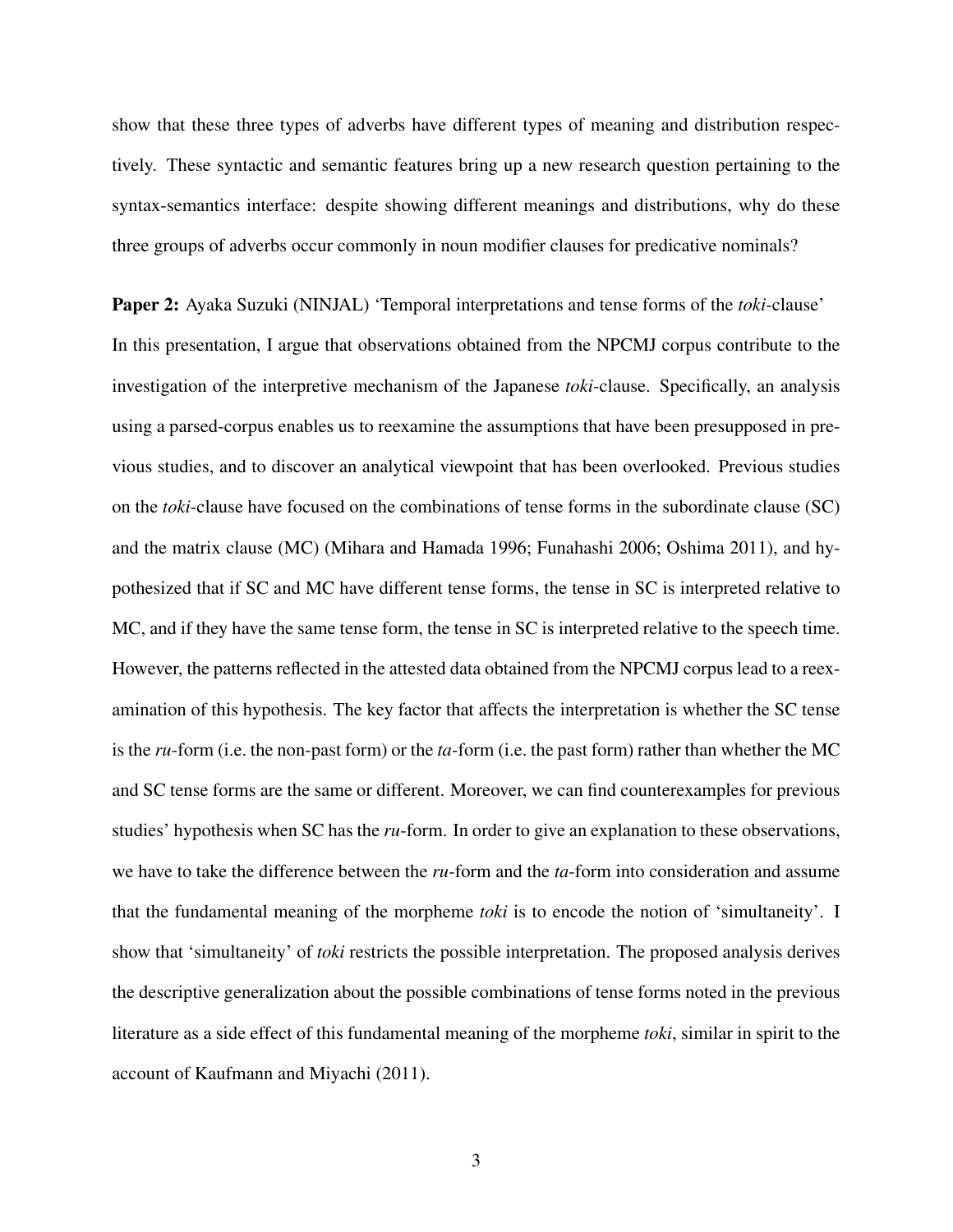Paper 3: Nobuyoshi Miyoshi (University of Tsukuba) 'Distribution of non-restrictive adnominal clause in different text genres'

Adnominal clauses in Japanese are known to have both restrictive and non-restrictive uses. The restrictive use functions as denoting a proper subset of the set of objects identified by the head noun, and the non-restrictive use adds some information to the head noun. Some previous studies have already referred to discourse functions and semantic classifications of the non-restrictive use. For example, according to Masuoka (1995), the two main functions of the non-restrictive use are 'adding information to the head noun' and 'adding information to the matrix clause'. The latter is further subdivided into 'contrast', 'sequence', 'reason/cause', and 'accompanying circumstance'. However, the function of the non-restrictive use in actual discourses has not been studied in adequate detail in the previous literature. The present study attempts to clarify the distribution and function of the non-restrictive use by closely examining its distributions in different text genres using the NPCMJ corpus. In the present survey, the following preliminary results were obtained. First, in expository or reporting texts such as newspaper, more instances of 'adding information to the head noun' were found than instances of 'adding information to the matrix clause'. A possible explanation for this tendency is that discourse-new proper nouns and technical terms frequently occur in this type of text. Second, in novels, though the non-restrictive use was not as frequent, instances of the non-restrictive use in various semantic functions (including different subclasses of 'adding information to the matrix clause') were found. This is arguably due to the fact that novels differ from other text genres such as newspapers in exploiting a wider range of rhetorical strategies in discourse, such as scene setting and establishing causal relationships among events.

#### References

Funahashi, Mizuki. 2006. Tokisetsu-no kaishaku-ni-kansuru goyooronteki koosatsu (Pragmatic factors in the interpretation of *toki*-clauses). *Nihongo Bunpoo* 6(1):106–121.